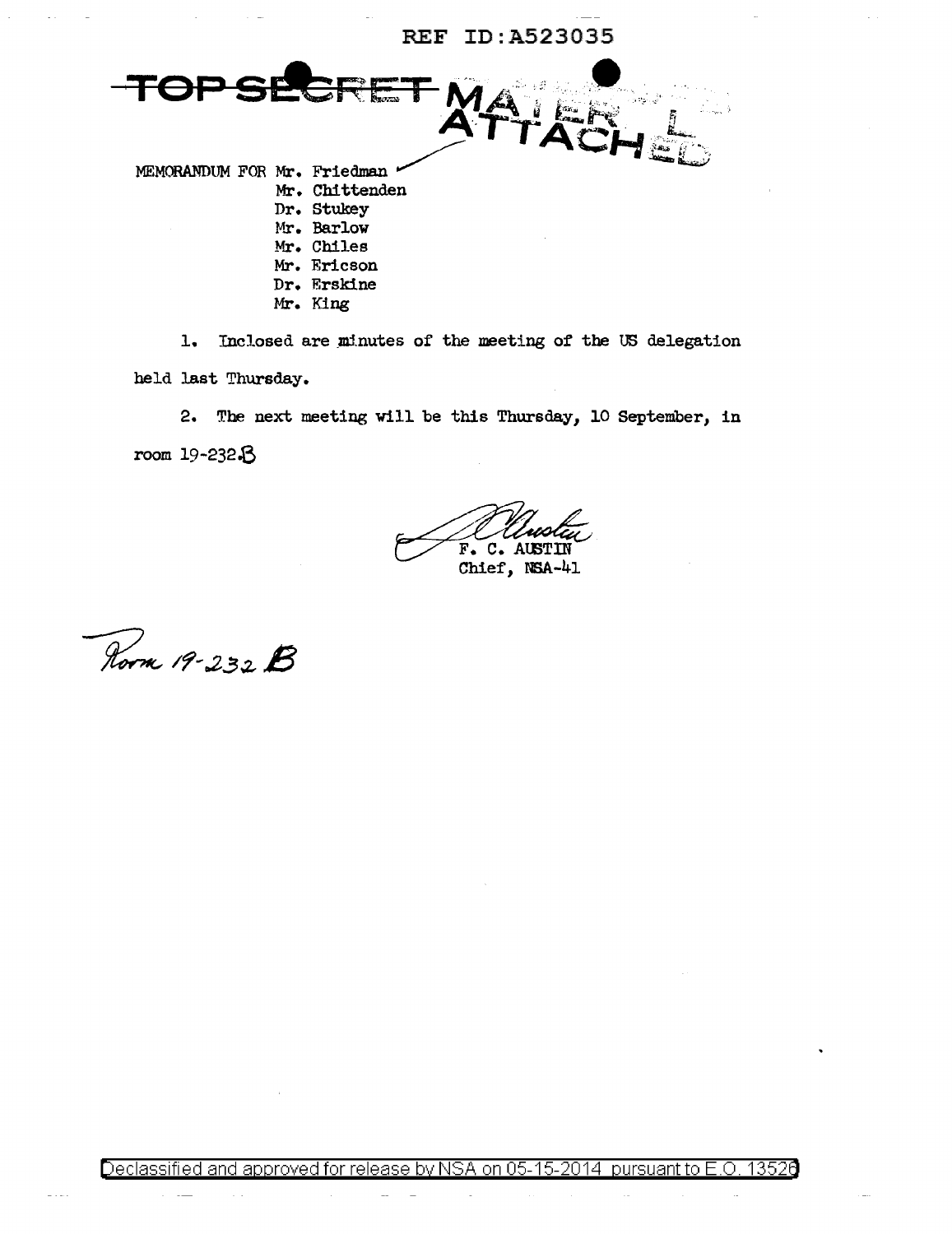MINUTES OF FIRST MEETING US DELEGATION BRUSA COMMUNICATIONS SECURITY CONFERENCE, 1953

1430 THURSDAY, 3 SEPTEMBER 1953 ROOM 19-232B. U. S. NAVAL SECURITY STATION WASHINGTON, D. C.

**Those present were:** 

op Secret - Secu

Mr. W. F. Friedman, NSA, Chairman Mr. F. C. Austin, NSA, Deputy Chairman Mr. H. C. Barlow (NSA) Mr. J. R. Chiles (NSA) Mr. B. G. Erickson (NSA) Mr. W. H. Erskine (NSA) Mr. M. O. Pavich (NSA) Mr. H. J. Stukey, MSA, Acting Recorder Lt. Col. F. Chilton, USA (Army) Maj. W. M. Getchell, USA (Army) Mr. A. W. Small (Army) Mr. D. Wolfand (Army) Mr. B. Fisk (Navy) Mr. F. T. Grimm (Navy) Cdr. J. C. Hargreaves, USN (Navy) Mr. W. A. Haynes (Navy) Mr. L. D. Whitelock (Navy) Lt. Col. J. M. Anderson, USAF (Air Force) Maj. F. A. Ivey, USAF (Air Force)

1. The meeting was devoted to discussion of preparations for the Conference.

2. Agenda.

a. At the Chairman's request, Mr. Austin read a tentative agenda and schedule for the Conference which had been prepared by the UK. In brief, the program comprises

- $(1)$  Informal talks  $(12-23$  October);
- (2) Conference proper, Phase I (26-30 October): Preparation of reports listing and assessing equipments;
- (3) Conference proper, Phase II (2-10 November): Consideration of Combined and NATO requirements.

b. Mr. Austin explained that the plan to hold preliminary talks was adopted as a means of avoiding interruptions to the work of the Conference proper. For this reason, visits to installations and inspections of equipments are scheduled for the preliminary period.

 $\mathbf{1}$ 

TOP SECRET

|  |             | <b>TOP SECRET CONTROL NO. 53-41-176</b> |  |
|--|-------------|-----------------------------------------|--|
|  |             |                                         |  |
|  | TOP SECREAL |                                         |  |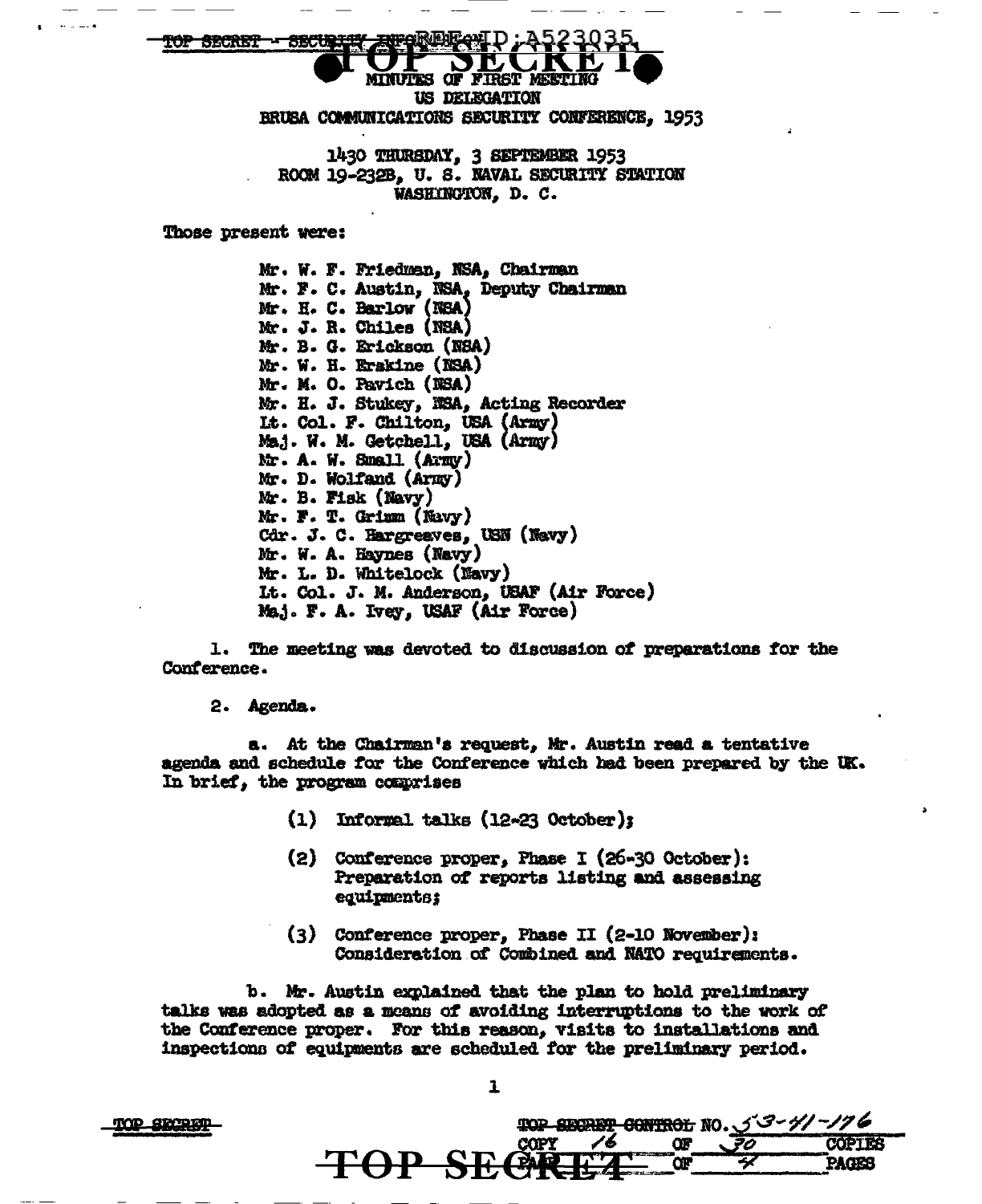With these exceptions, there are to be no set meetings; such discussions as may be held will be completely informal, by individuals or small groups.

NOTE: Copies of the agenda and schedule, slightly modified as a result of this meeting, are forwarded with these minutes. It is necessary that any comments or additions be submitted to Mr. Austin as soon as possible, since the agenda and schedule must be confirmed to the UK.

3. Other matters considered and the outcome of the discussions are presented here in topical summary:

- a. Limitations on Disclosure.
	- (1) NSA has in preparation and will distribute to Service representatives a list of US equipments that are proposed for discussion at the Conference.
	- $(2)$ The only existing equipments that are reserved for exclusive US use are CSP 2900, AFSAM 23, and possibly one or two other items.
- b. Service Representation.
	- The number of representatives that each Service will  $(1)$ send to the different phases of the Conference is as follows:

|                   | Arny | <b>Navy</b> | Air Force    |
|-------------------|------|-------------|--------------|
| Preliminary Talks |      |             | 1 (Probably) |
| Phase I           |      |             |              |
| Phase II          |      |             |              |

- (2) The Service representatives will be:
	- (a) Army: For the preliminary talks and Phase I. Mr. Wolfand and Mr. Small; for Phase II, Lt. Col. Chilton and Major Genchell.
	- (b) Navy: For the preliminary talks, probably Mr. Fisk and Mr. Whitelock: for Phases I and II, probably Cdr. Hargreaves and Mr. Crimm.

NOTE: The name of Mr. Hugo Beck was later substituted for that of Mr. Fisk.

(c) Air Force: For the preliminary talks and Phase I, Lt. Col. Felix Marshall: for Phase II. Lt. Col. Anderson and Maj. Ivey.

|             | <b>TOP SECRET CONTROL NO. 50-41-176</b> |               |
|-------------|-----------------------------------------|---------------|
| <b>COPY</b> | <b>CF 30</b>                            | <b>COPTES</b> |
| <b>PAGE</b> |                                         | <b>PAGES</b>  |

## TOP SECRET

TOP SHORET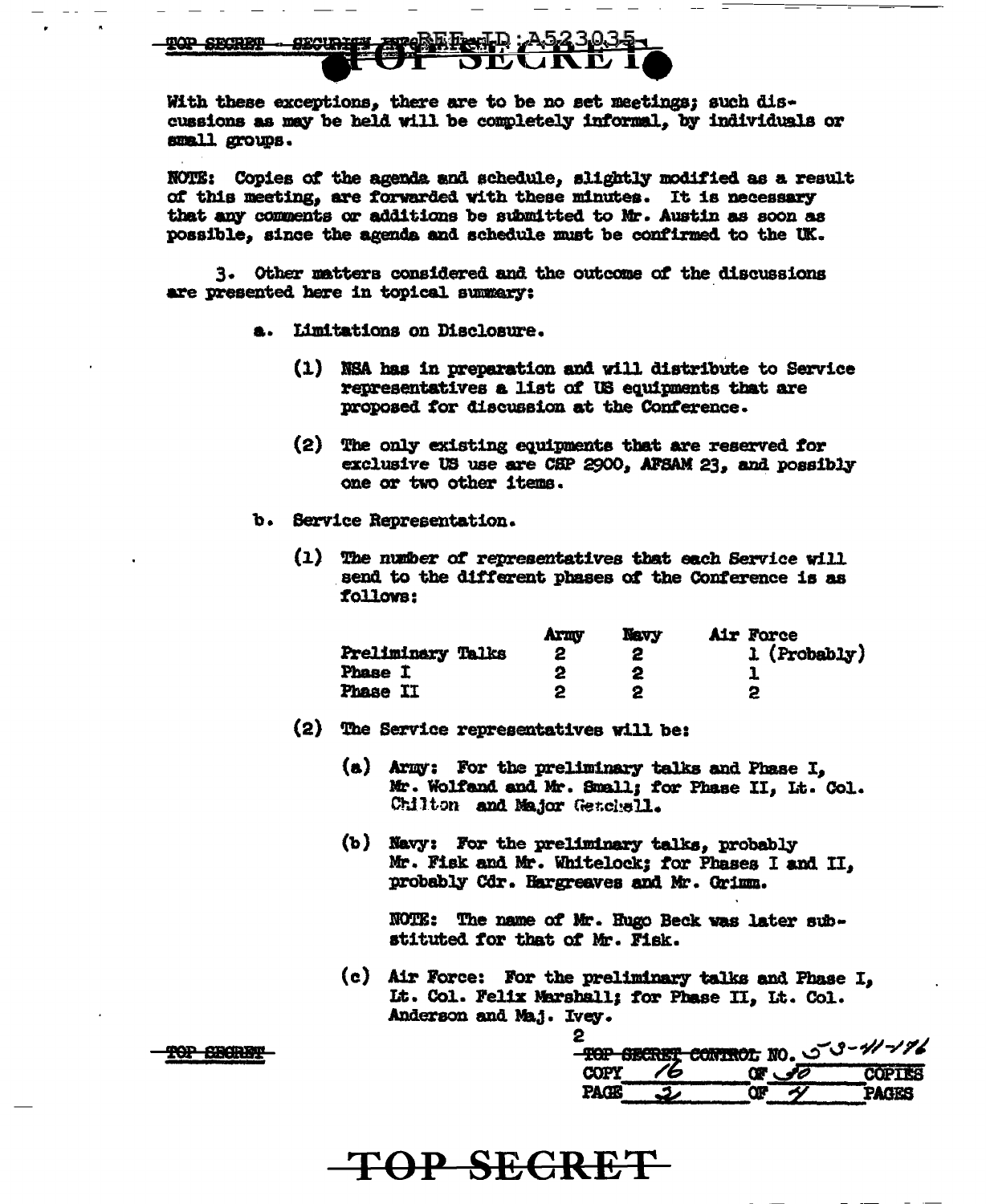COMPOSIT -CROLINIAN

70 <del>1</del>7923035

The Services were requested to notify NSA as soon as  $\{3\}$ their nominations and plans become official; it is of particular importance that NSA be able to inform GCHQ of the number of persons who will go on the acheduled trips.

#### c. Orders.

- (1) Orders for Service representatives are the responsibility of the Services.
- $(2)$  In order to avoid the necessity of classifying orders, they should be written for temporary duty in connection with business of the Department of Defense (or of the Service).
- (3) It was requested that a copy of the Service representatives' orders be furnished to NSA.
- d. Housekeeping Arrangements.
	- (1) NSA is prepared to arrange for quarters for all US representatives. Requests to that effect should be submitted at once if these arrangements are desired.
	- (2) Papers or material to be used at the Conference will be sent abead if they are furnished to NSA by 15 September.
- e. Passports.
	- (1) Civilians should initiate action immediately to provide themselves with passports.
	- (2) Military personnel do not need passports for England: they should, however, be prepared to establish their military status when they are not in uniform.

f. Uniform - It is considered preferable that military personnel dress in civilian clothes for all activity connected with the Conference. Personnel in uniform are not admitted to some of the installations to which visits are scheduled.

g. Clearance and Indoctrination - TOP SECRET cryptographic clearance and COMINT indoctrination are required of representatives to the Conference.

- h. Future Meetings.
	- $(1)$ It appeared that weekly meetings would be necessary in order to complete preparations for Phase II of the Com<sup>e</sup>rence.
	- It was agreed that the next meeting should be held at  $(2)$ 1430 Thursday, 10 September.

**PAGE** 

**GONTROL NO. 53-4/1-176** 

**COPIES** 

PAGES

08 ප්ර

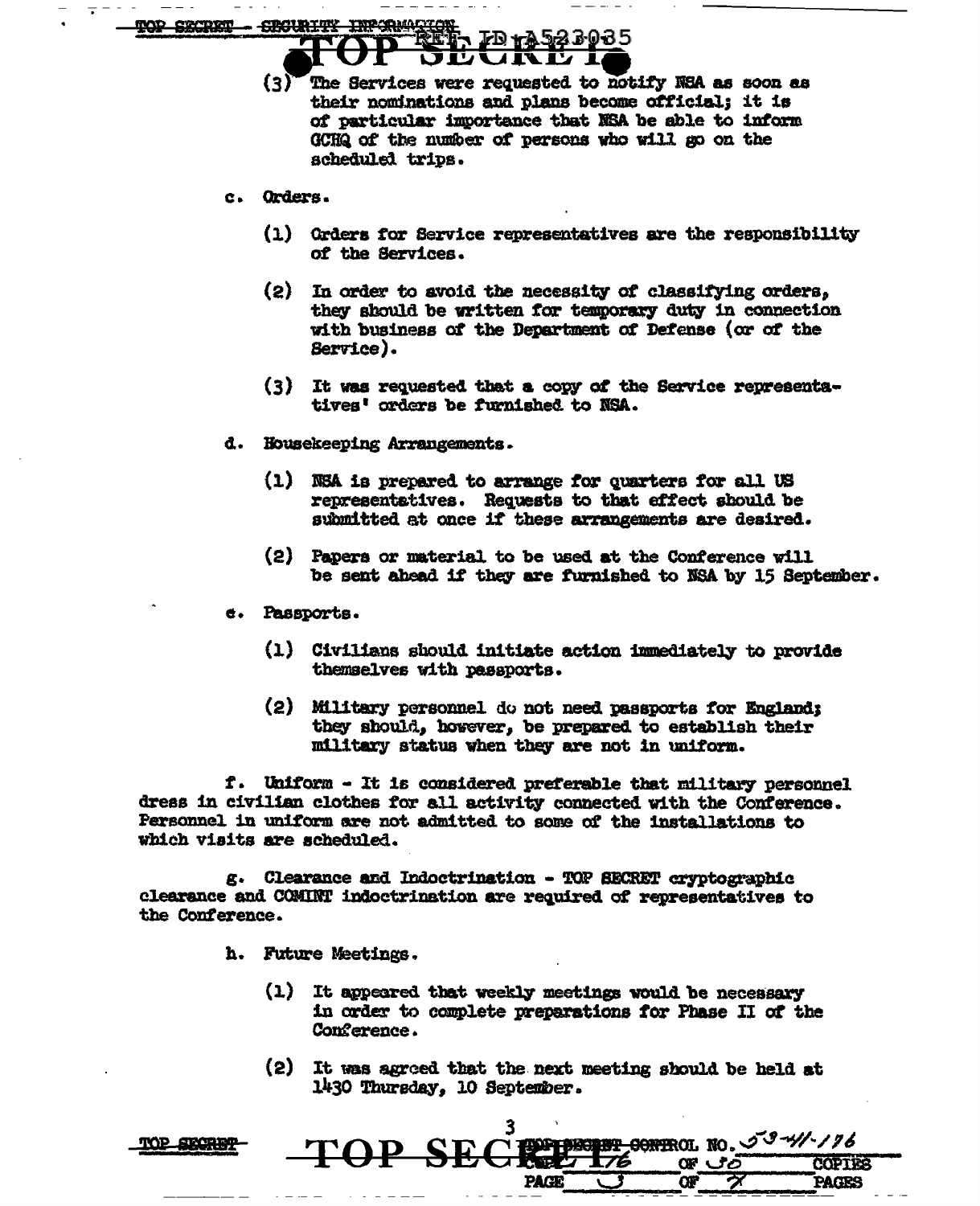TOP SECRET

TOP BECRET

 $\bullet$ 

TOP SHORD?

minutes.

SECURITY INFORMATION

JĿ

 $4.$  A directory of persons who have been mentioned as participants or potential participants in the Conference is forwarded with these

|             |        |     | - TOP SECRET CONTROL NO. تكت - 1/4 / 76 |
|-------------|--------|-----|-----------------------------------------|
| <b>COPY</b> | $\sim$ | マナク | <b>COPTER</b>                           |
| PAGR        |        |     | 2 Kara                                  |

STUKEY

n,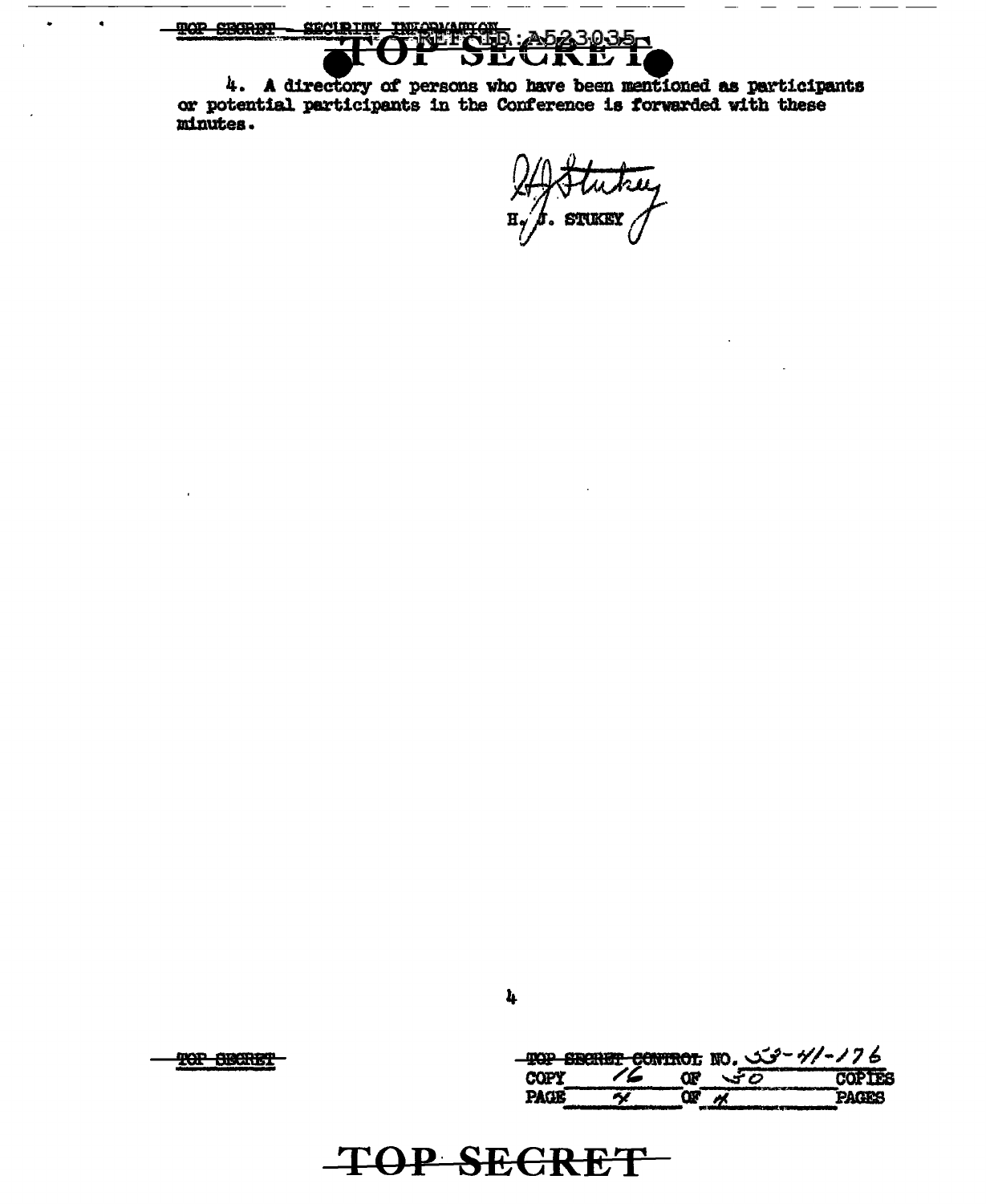

### RESTRICTED - SECURITY IN CAMATION

|                              |                |                    | TELEPHONES        |                  |
|------------------------------|----------------|--------------------|-------------------|------------------|
| <b>NAME</b>                  | <b>AGENCY</b>  | ROOM ADDRESS       | <b>OFFICE</b>     | <b>HOME</b>      |
| ANDERSON, LtCOL J.M.         | HqUSAF         | 5B482, Pentagon    | X 55646           | JA 7-4874        |
| AUSTIN, F. C.                | <b>NSA</b>     | 3312, NSS          | <b>X 60489</b>    | OV 3-0458        |
| BARLOW, H. C.                | NSA            | 17121, NSS         | <b>x 60400</b>    | JE 3-1668        |
| BECK, Hugo                   | <b>NRL</b>     | 150, Bldg. 26      | Code 130, X 285   | $107 - 7184$     |
| CHILES, J. R.                | <b>NSA</b>     | 17121, NSS         | <b>X 60400</b>    | <b>EM 2-9137</b> |
| CHILTON, LtCOL F.            | DA OCSIGO      | 2B311, Pentagon    | <b>X 52613</b>    |                  |
| CHITTENDEN, T. R.            | <b>NSA</b>     | 19331, NSS         | <b>X 60382</b>    | <b>JE 4-0118</b> |
| ERICKSON, Bruce G.           | NSA            | 3008, NSS          | <b>X 60410</b>    | JA 7-8964        |
| ERSKINE, W. H.               | <b>NGA</b>     | 17117, NSS         | <b>x 60391</b>    | $BL 6 - 3840$    |
| FISK, Bert                   | <b>NRL</b>     | 150, Bldg. 26      | Code 130, $X$ 285 | LU 1-1558        |
| FRIEDMAN, William F.         | <b>NSA</b>     | 19232E, NSS        | X 60493           | II 6-8520        |
| GETCHELL, MAJ W. M.          | DA OCSIGO      | 20266, Pentagon    | X 53151           |                  |
| GRIMM, F. T.                 | OP-202         | 1132, NSS          | X 60519           | OL 2-0119        |
| HARGREAVES, CDR J.C.         | OP-202         | 1208, NSS          | X 60541           |                  |
| HAYNES, W. A.                | <b>BUSHIPS</b> | 1235, NSS          | X 60557           | <b>JE 3-7827</b> |
| IVEY, MAJ F. A.              | <b>USAFSS</b>  | San Antonio, Texas |                   |                  |
| KING, W. P.                  | <b>NSA</b>     | 3105, NSS          | <b>x 60281</b>    | $104 - 6034$     |
| MARSHALL, LtCOL Felix USAFSS |                | San Antonio, Texas |                   |                  |
| PAVICH, M. O.                | <b>NSA</b>     | 3105, NSS          | <b>x 60281</b>    | LO 4-0888        |
| SMALL, A. W.                 | ABA            | 108, AHS           | Code $147, X.631$ | OL 4-2218        |
| STUKEY, H. J.                | NSA            | 3307E2, NSS        | X 60372           | JE 2-2927        |
| WHITELOCK, L. D.             | <b>BUSHIPS</b> | 2023, Main Navy    | x 63887           | OL $4 - 5089$    |
| WOLFAND, D.                  | $ASA (G-4)$    | 401 Hq. Bldg, AHS  | Code 147, X 508   | JE 3-1066        |

-RESTRICTED-

. . . . . . . <u>. . . . .</u> . . . . . .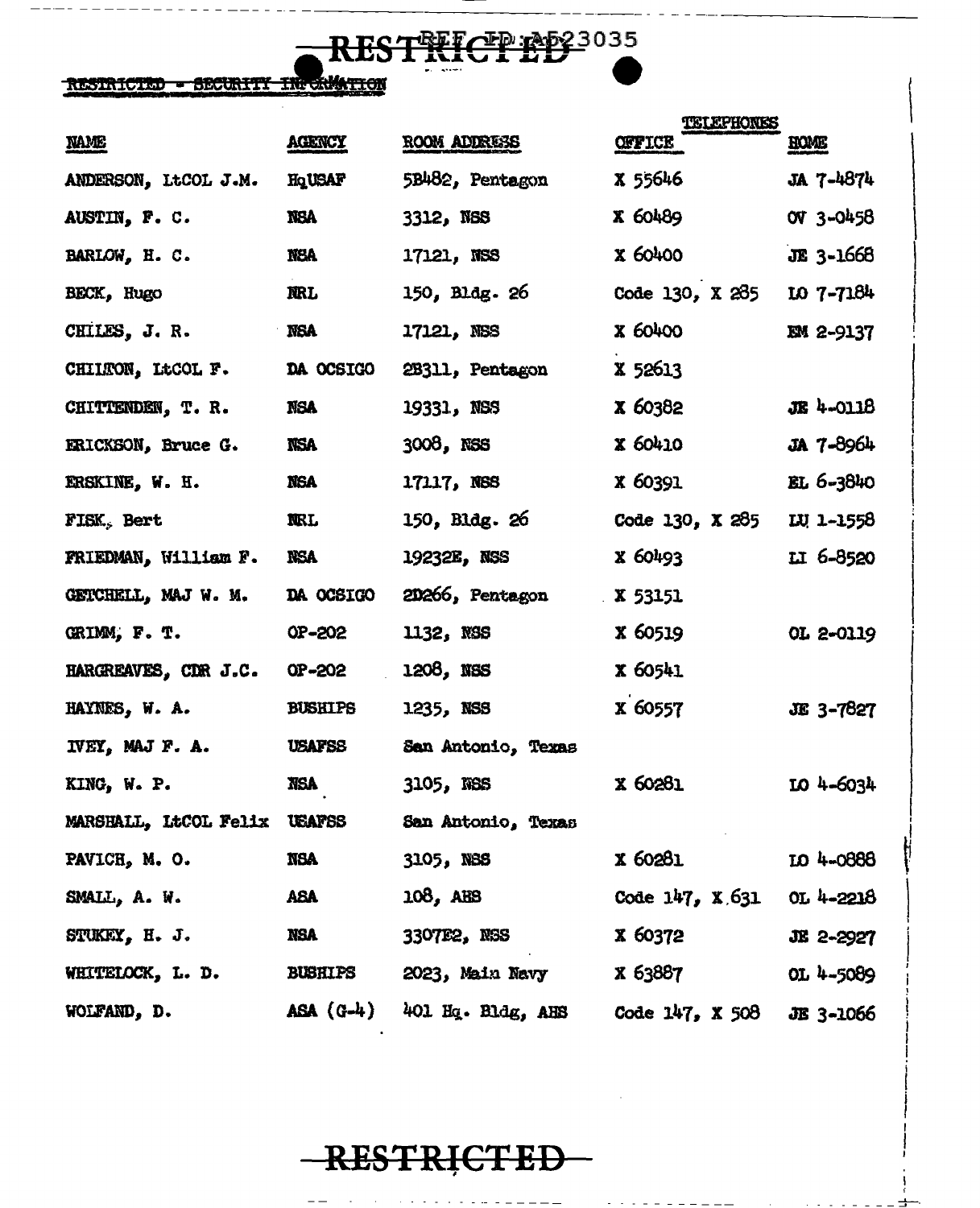$\Gamma$ 破転 Œ 92.3035 **TOP SHORET** 

UK/US COMMUNICATIONS SECURITY CONFERENCE 1953

#### **PROGRAMME**

#### Informal Talks.

| Date   |              | Security Group                                                                                       | <b>Engineering Group</b>                                                                                                                                                            |
|--------|--------------|------------------------------------------------------------------------------------------------------|-------------------------------------------------------------------------------------------------------------------------------------------------------------------------------------|
| Oct 12 | a.m.         | Preliminaries                                                                                        | Preliminaries                                                                                                                                                                       |
|        | p.m.         | Visit to War Office<br>(BANGLE, HALLMARK and possibly ARTICHOKE)                                     | Visit to War Office<br>(War Office is in London)                                                                                                                                    |
| 13     | a.m.         | Work factors: Security<br>criteria                                                                   | Ciphony devices. British Equip-<br>ments are: BANGLE, SORCERER,<br>HALIMARK II, D.70, TRUMPETER,<br>PICKWICK.                                                                       |
|        | p.n.         | One-time systems and<br>call sign devices                                                            | <b>Ciphony Devices</b>                                                                                                                                                              |
| 14     | a.m.<br>p.m. | <b>Rotor Machines</b><br>Rotor Machines                                                              | All day visit to G.P.O. Research<br>Station for discussion on<br>Vocoder research.<br>(GPO = Government Post Office.<br>It's located at Dolis Hill, about<br>10 miles from London.) |
| 15     | a.m.<br>p.m. | <b>Rotor Machines</b><br>Rotor Machines                                                              | All day visit to Standard Tele-<br>communications Laboratories for<br>SORCERER demonstration and<br>discussion.<br>(STL are located at Enfield just<br>outside London.)             |
| 16     | a.m.         | <b>KOKEN Machines</b>                                                                                | Off-line literal machines.                                                                                                                                                          |
|        | p.m.         | <b>TUTTE Machines</b>                                                                                | CIFAX problems.                                                                                                                                                                     |
| 19     |              | Autoclavic Self-Synchron-<br>ising Systems<br>$(a)$ P/L text auto key<br>(b)<br>Cypher text auto key | On line telegraph devices<br>British equipments are:<br>ROLLICK I and variants<br>ROLLICK II (although dead)<br>MINSTER, MERCURY, 5 UCO<br><b>INCUBATOR</b>                         |

TOP SEGRET CONTROL NUMBER 53-41-178

TOP SECRET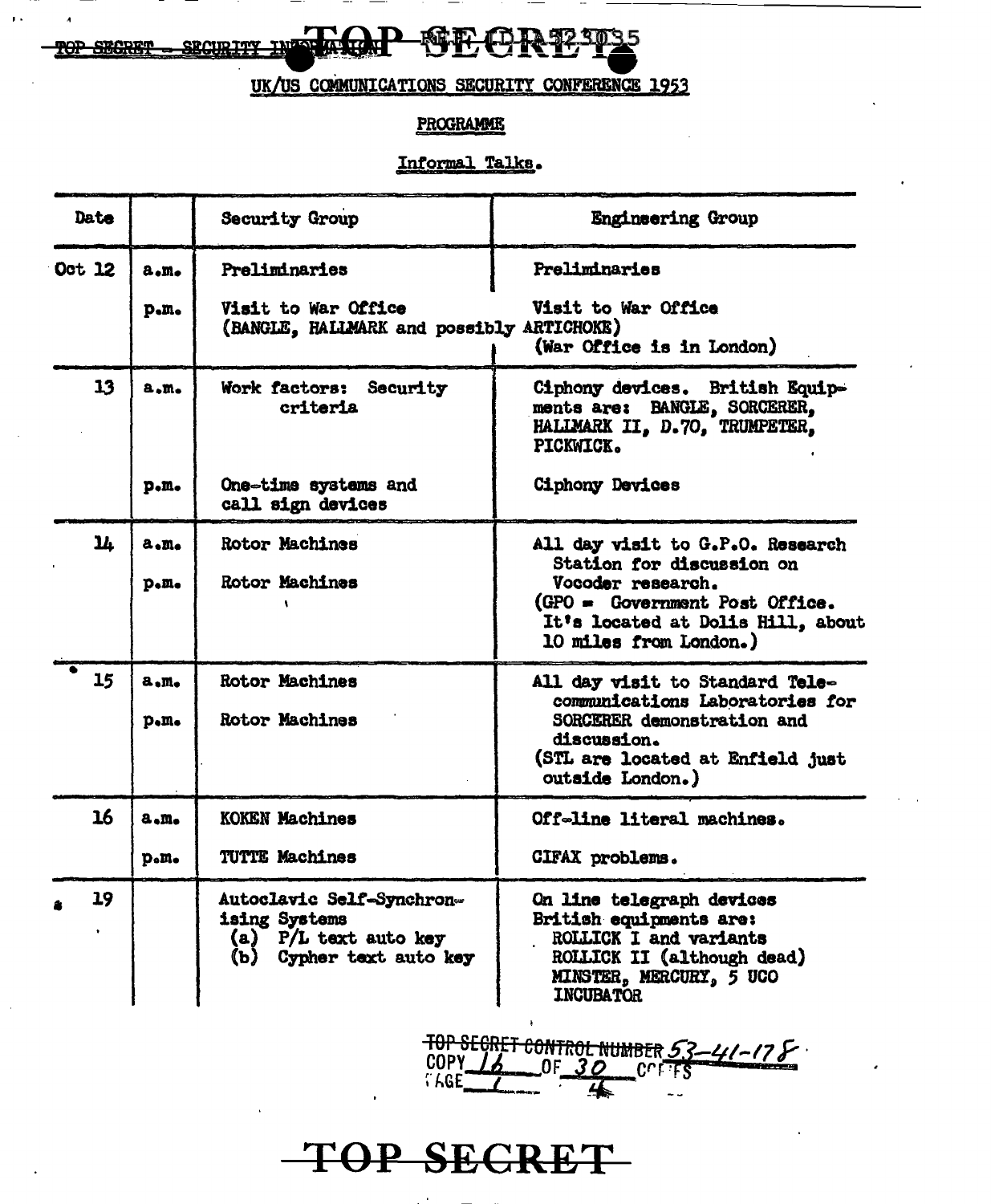| TOP SEGRET |      | SECURITY INFORMATION                                                                                                                                                                                                                                                               |                                                                                                                                                                                                                                       |  |  |
|------------|------|------------------------------------------------------------------------------------------------------------------------------------------------------------------------------------------------------------------------------------------------------------------------------------|---------------------------------------------------------------------------------------------------------------------------------------------------------------------------------------------------------------------------------------|--|--|
| Date       |      | <b>Security Group</b>                                                                                                                                                                                                                                                              | <b>Engineering Group</b>                                                                                                                                                                                                              |  |  |
| Oct 20     |      | Joint Visit to S.C.D.U. to see and discuss MINSTER,<br>PICKWICK, MOUNTEBANK and INCUBATOR.<br>New circuit techniques such as magnetic binaries, ferro-<br>resonance storage, transistors, etc.<br>(SCDU = Services Communication Development Unit. It's<br>located at Dolis Hill.) |                                                                                                                                                                                                                                       |  |  |
| 21         |      | Miscellaneous Systems                                                                                                                                                                                                                                                              | Projected all day visit to<br>S.R.D.E. to see D.70,<br>TRUMPETER and discuss misc.<br>items of research.<br>(SRDE = Signals Research &<br>Development Establishment. It's<br>located at Christ Church about<br>80 miles from London.) |  |  |
| 22         | a.m. | Manual systems                                                                                                                                                                                                                                                                     | <b>Radiation Security</b>                                                                                                                                                                                                             |  |  |
|            | p.n. | Joint discussion on I.F.F.                                                                                                                                                                                                                                                         |                                                                                                                                                                                                                                       |  |  |
| 23         | a.m. | New ideas: Second thoughts                                                                                                                                                                                                                                                         | Security and Navigational<br>aids. CITROL                                                                                                                                                                                             |  |  |
|            |      |                                                                                                                                                                                                                                                                                    | Joint discussion on new ideas.                                                                                                                                                                                                        |  |  |
|            |      | <b>NOTE:</b><br>following additional items: -<br>Key Tape Making Equipment.<br>of Cyphers.                                                                                                                                                                                         | During the informal talks<br>time will be found to discuss the<br>General Cypher Production Techniques.<br>Checking Equipment for the production<br>Miscellaneous devices (e.g. One Time<br>letter pad encryption device).            |  |  |

 $\frac{1}{4}$ 

2<br>TOP SECRET CONTROL HUMBER 53-14-178

 $\hat{\mathcal{A}}$ 

•

# TOP SECRET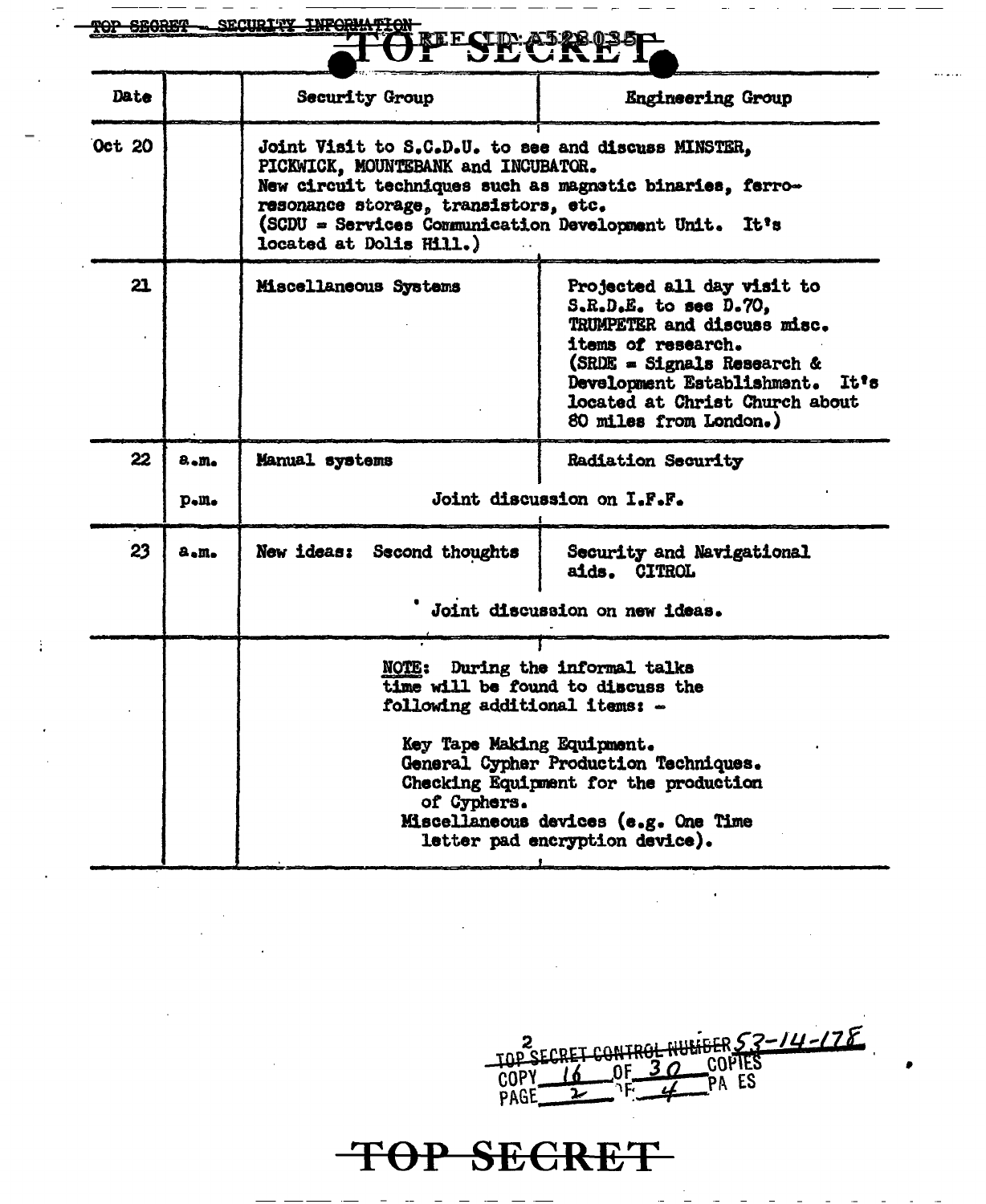**ETE**<br>ETER SE **Chuch SEGRET SECURTTY** 

TOP

UK/US Communications Security Conference

#### Programme

#### Conference Proper

| Date          |                          | Opening of Conference                                                                                         |                              |  |  |
|---------------|--------------------------|---------------------------------------------------------------------------------------------------------------|------------------------------|--|--|
| Oct 26        | a.m.                     | Opening Plenary Session followed by First Meeting of the<br><b>Executive Committee</b>                        |                              |  |  |
|               |                          | <b>PHASE I:</b><br>Preparation of reports listing and assessing<br>equipments available and under development |                              |  |  |
| Date          |                          | <b>Security Committee</b>                                                                                     | <b>Engineering Committee</b> |  |  |
| <b>Oct</b> 26 | p.m.                     | Security Criteria<br><b>Production Equipments</b>                                                             | On-line equipments           |  |  |
| 27            | a.m.                     | <b>Traffic flow Security</b>                                                                                  | Off-line equipments          |  |  |
|               | p.m.                     | On-line Equipments                                                                                            | Speech, Cifax, etc.          |  |  |
| 28            | a.m.                     | Off-line Equipments                                                                                           | Special purpose devices      |  |  |
|               | $p_{\bullet}m_{\bullet}$ | Speech, Cifax, etc.                                                                                           | Crypto production equipts.   |  |  |
| 29            | a.m.                     |                                                                                                               | Radiation                    |  |  |
|               | $p_e$ $m_e$              |                                                                                                               |                              |  |  |
| 30            | a.m.                     | <b>Executive Committee to</b><br>endorse reports                                                              |                              |  |  |
|               | p.m.                     |                                                                                                               |                              |  |  |

TOP SECRET